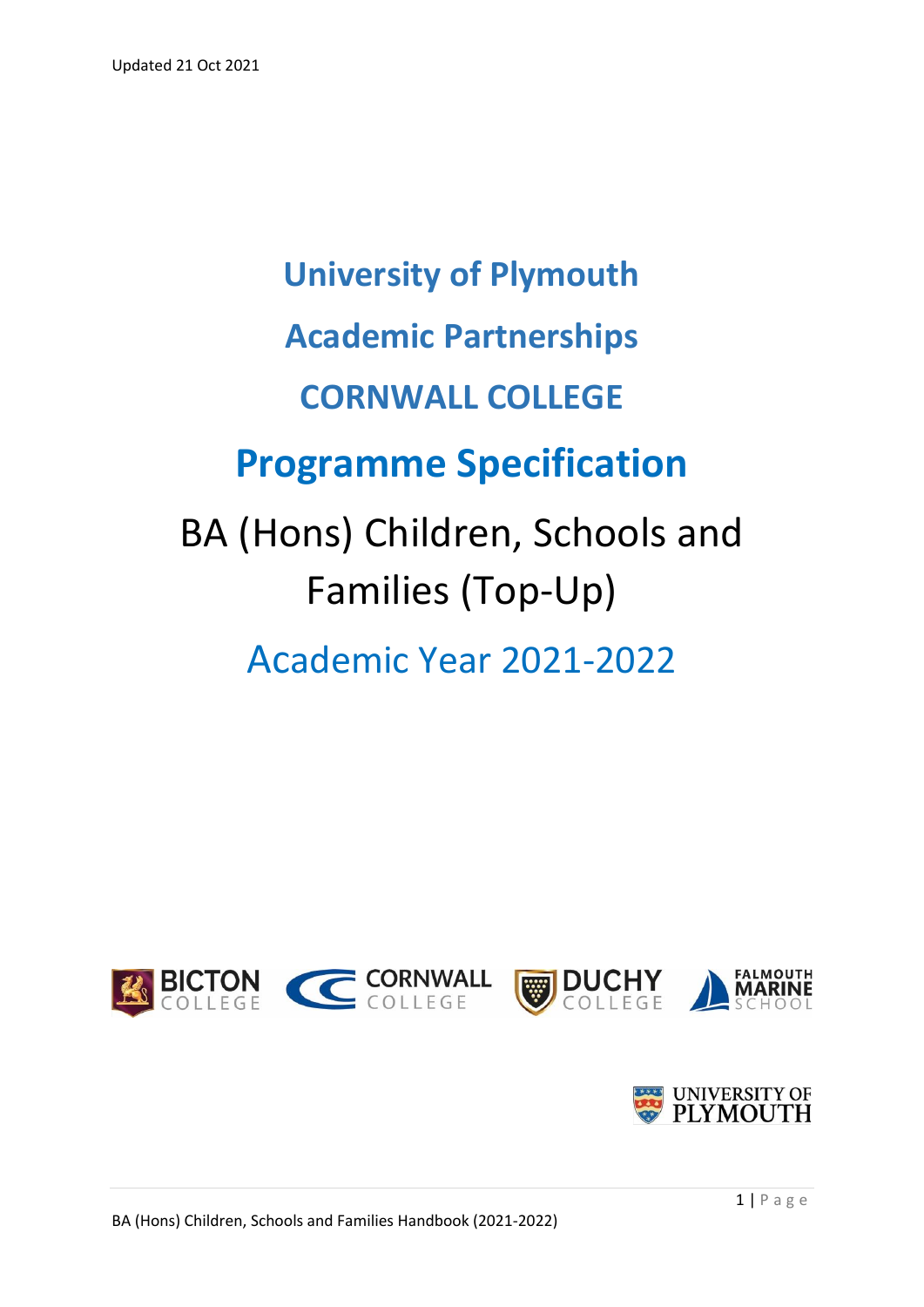*If you require any part of this document in larger print, or an alternative format, please contact:*

HE Operations E-mail: *(CCHEA@cornwall.ac.uk)*

**Please note:**

All the information in this document is correct at the time of printing.

The Cornwall College Group is proud of its teaching and research and it undertakes all reasonable steps to provide educational services in the manner set out in this document and in any documents referred to within it. It does not, however, guarantee the provision of such services. Should industrial action or circumstances beyond the control of the College interfere with its ability to provide educational services, the University undertakes to use all reasonable steps to minimise the resultant disruption to those services.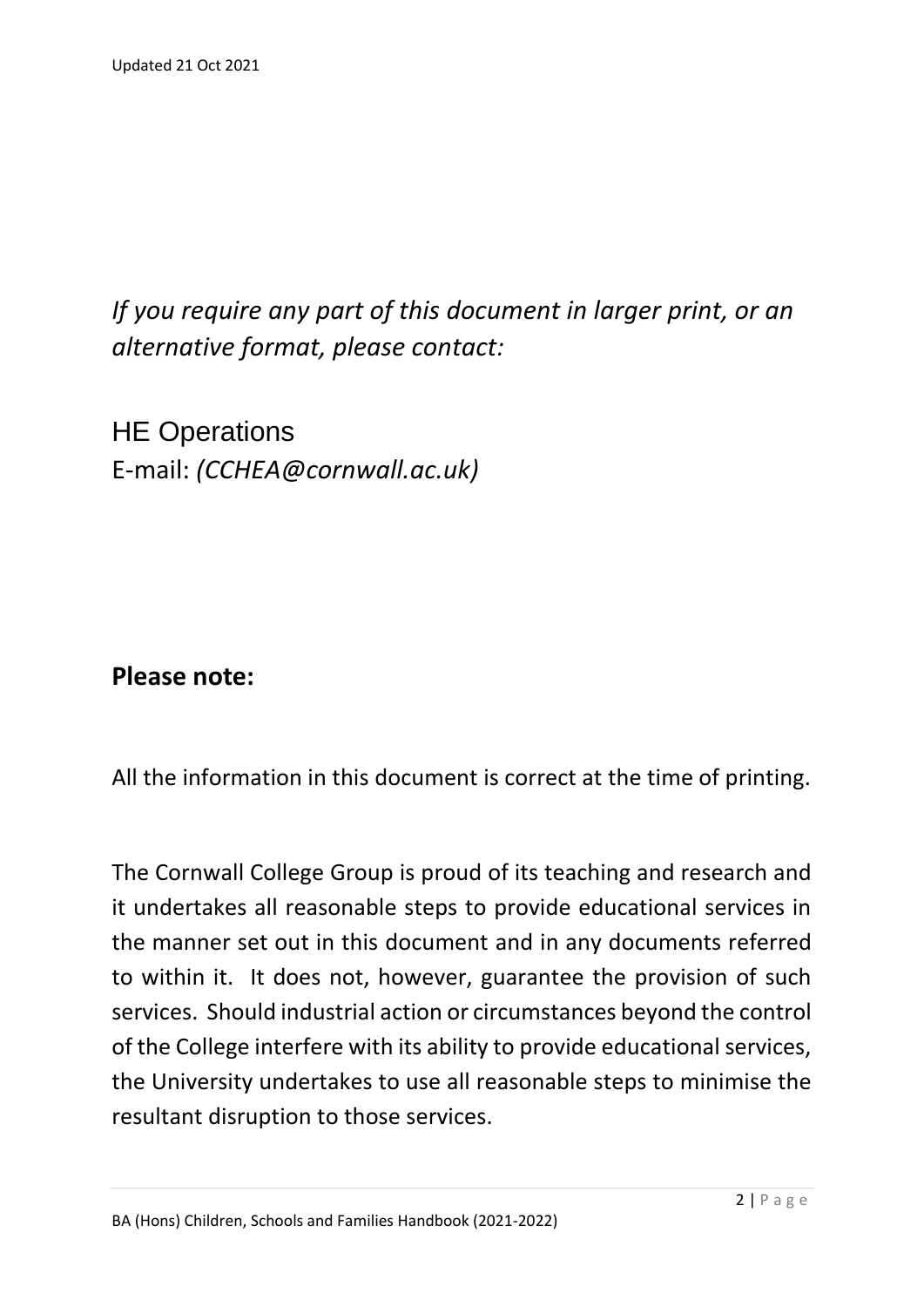# **PROGRAMME SPECIFICATION**

**Programme Title: BA (Hons) Children, Schools and Families (Top-Up) Internal Programme Code: 5843 (Full Time), 5844 (Part Time) Partner Delivering Institution: Cornwall College, St Austell State Date: September 2021 First Award Date: (FT) July 2022, (PT) July 2023 Date(s) of Revision(s) to this Document: 21st November 2017, May 2019, May 2020/4 August 2021/21 Oct 2021**

#### **Contents**

| PS3. Details of Accreditation by a Professional/Statutory Body (If Appropriate) 5 |  |
|-----------------------------------------------------------------------------------|--|
|                                                                                   |  |
|                                                                                   |  |
|                                                                                   |  |
|                                                                                   |  |
|                                                                                   |  |
|                                                                                   |  |
|                                                                                   |  |
|                                                                                   |  |
| PS13. Explanation and Mapping of Learning Outcomes, Teaching & Learning and       |  |
|                                                                                   |  |
|                                                                                   |  |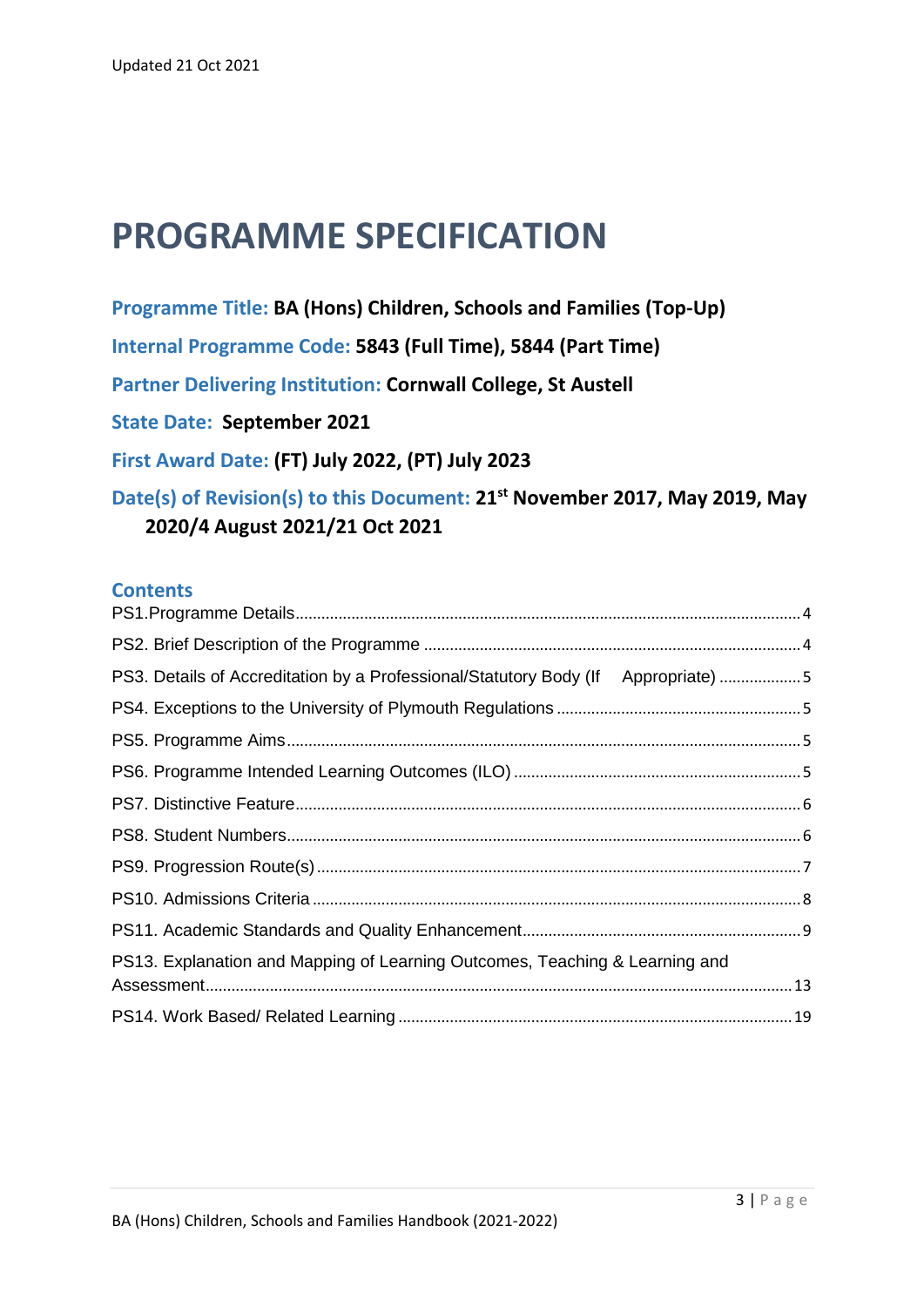### <span id="page-3-0"></span>**PS1. Programme Details**

| <b>Awarding Institution:</b>               | University of Plymouth                                                                                                                                              |  |  |  |  |
|--------------------------------------------|---------------------------------------------------------------------------------------------------------------------------------------------------------------------|--|--|--|--|
| Partner Institution and delivery site (s): | Cornwall College, St Austell and Duchy College,<br><b>Stoke Climsland</b>                                                                                           |  |  |  |  |
| <b>Accrediting Body:</b>                   | N/A                                                                                                                                                                 |  |  |  |  |
| <b>Language of Study:</b>                  | English                                                                                                                                                             |  |  |  |  |
| <b>Mode of Study:</b>                      | Full Time / Part Time                                                                                                                                               |  |  |  |  |
| <b>Final Award:</b>                        | BA (Hons)                                                                                                                                                           |  |  |  |  |
| <b>Intermediate Award:</b>                 | N/A                                                                                                                                                                 |  |  |  |  |
| <b>Programme Title:</b>                    | BA (Hons) Children, Schools and Families                                                                                                                            |  |  |  |  |
| <b>UCAS Code:</b>                          | 678L                                                                                                                                                                |  |  |  |  |
| <b>HECOS Code:</b>                         | 100654, 100456, 100457                                                                                                                                              |  |  |  |  |
| <b>Benchmarks:</b>                         | The Programme has been designed utilising<br>with QAA Benchmark for Education Studies.<br>(2019) The FHEQ has also been utilised and the<br>programme aligns to it. |  |  |  |  |
| <b>Date of Programme Approval:</b>         | April 2016                                                                                                                                                          |  |  |  |  |

# <span id="page-3-1"></span>**PS2. Brief Description of the Programme**

The BA (Hons) Children, Schools and Families top-up builds on knowledge of working with children and young people across the workforce and will further develop understanding of the broad range of provision available in the UK and elsewhere. Students on the course will examine a range of services, systems, working practices and policies relating to children, schools and families and will cover subject areas such as sociology, psychology, philosophy and education. The course prepares students for working with children and young people by integrating theory and practice in preparation for a rewarding career. The optional modules embedded within the programme provide the ability for students to shape their own programme of study to meet their individual interests. The programme has been developed following several years of consultation with students, who have stated that they are interested in pursuing a career in the field of education, but not teaching and that they have not identified a suitable course that will allow them to develop the skills that they believe will benefit them in pursuing their goals. The BA (Hons) Children Schools and Families programme offers modules that have been carefully chosen to provide students with the necessary knowledge, understanding and skills to help develop their careers in their chosen areas. The course is offered either on a full time basis over one year or as a part time course over two years. This provides the choice for students to focus full time on their studies or to continue to work and study by taking advantage of the flexibility of part time provision. The degree provides the opportunity to not only up skill to degree level, but also to develop existing knowledge in areas of professional and personal interest. The course is suited to existing/recent practitioners in the children and young people's work force, along with new foundation degree graduates just beginning their career in this sector.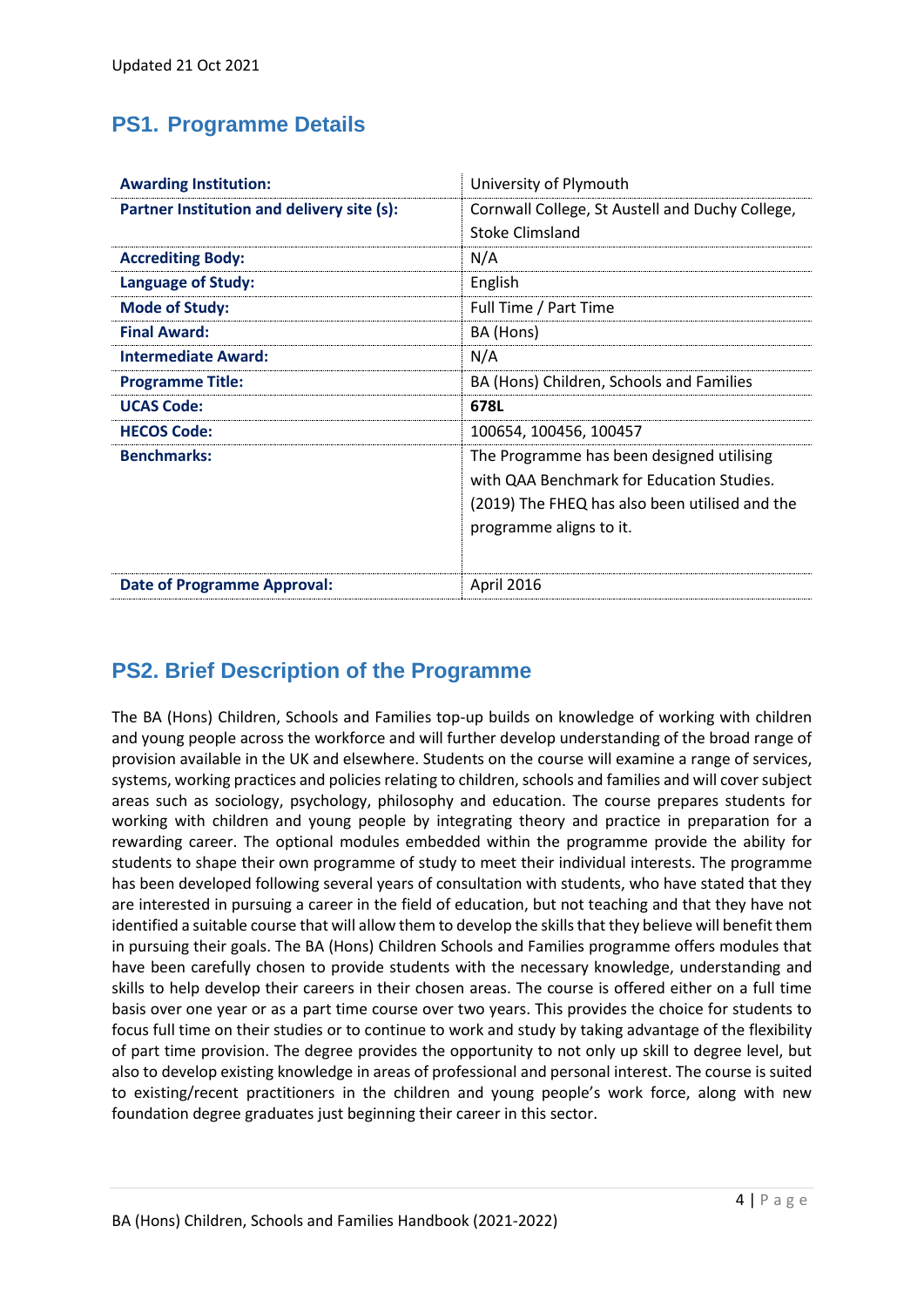# <span id="page-4-0"></span>**PS3. Details of Accreditation by a Professional/Statutory Body (If Appropriate)**

N/A

# <span id="page-4-1"></span>**PS4. Exceptions to the University of Plymouth Regulations**

None

# <span id="page-4-2"></span>**PS5. Programme Aims**

#### **This programme will deliver:**

- A1. An ability to identify and evaluate a range of policy, practice, social and community issues in the context of children, schools and families.
- A2. An understanding of skills required to carry out independent research into policy and practice.
- A3. An understanding of the factors involved in the socio-economic, cultural and political drivers of service provision for children, young people and families
- A4. The opportunity to explore and identify individual learning needs and develop and manage learning in the context of underpinning values within the children, schools and families sector.
- A5. The skills required for professional reflection on and investigation into professional practice.

#### <span id="page-4-3"></span>**PS6. Programme Intended Learning Outcomes (ILO)**

#### **By the end of this programme the student will be able to:**

- LO1. Evaluate practice of wider issues in the context of children, schools and families.
- LO2. Use research methods to develop practice relating to service provision.
- LO3. Identify and critically analyse a range of issues relating to service provision for children and Families in a range of different contexts.
- LO4. Undertake effective independent research within a relevant context.
- LO5. Engage in critical professional reflection on practice.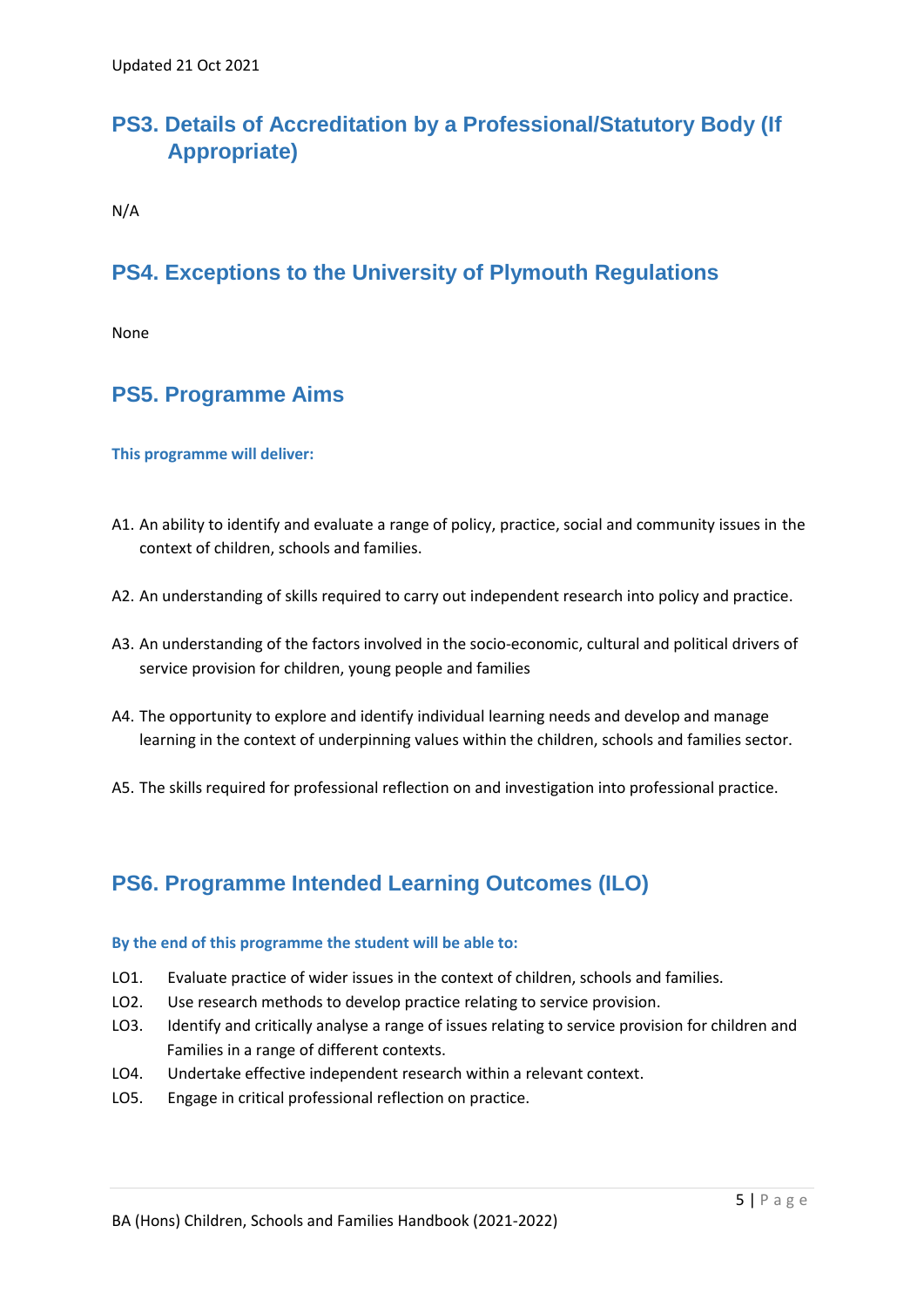#### <span id="page-5-0"></span>**PS7. Distinctive Feature**

- The BA (Hons) Children, Schools and Families top-up is for those who want to work in a range of vocations with children and families such as Children's Centre Manager, Community Care Worker, Family Centre Manager, Intervention Service worker, Early Years Teaching, Youth work, Social Work, Family liaison. In addition, the Charity, Voluntary and Community Sector – locally and nationally - with the trend of local authorities to commission out services. Associated careers in the media, marketing, journalism, fundraising, finance and strategic posts such as those in Equality and Diversity and Human Resources can also be considered.
- The programme has been designed to provide the academically-minded reflective professional practitioner with an opportunity to culminate their studies with a degree that offers a chance to explore the options of working in service provision that aims to meet the needs of children, schools and families in a broad sense.
- In-depth research opportunities into areas of professional interest.
- All core modules to be delivered at Cornwall College, St Austell site
- Option modules to be delivered at Camborne (Language Learning) and Stoke Climsland (Outdoor Experiential Learning) and St Austell sites (ISM and Disability modules) for greater convenience and flexibility
- Opportunities to study with a range of professionals working with children, schools and families.
- High levels of autonomy and choice in shaping own programme of learning.
- Sharing of learning and professional experiences with others working with services relating to children, schools and families.
- Studying that has direct relevance to professional practice.
- Application of own professional practice and experience to personalise learning depending on career direction.
- Continued personal and professional development that enhances employability.

#### <span id="page-5-1"></span>**PS8. Student Numbers**

*The following provides information that should be considered nominal, and therefore not absolutely rigid, but is of value to guide assurance of the quality of the student experience, functional issues around enabling progression opportunities to occur and staffing and resource planning:*

*Minimum student numbers per stage = 12*

*Target student numbers per stage =* 15

*Maximum student numbers per stage =* 25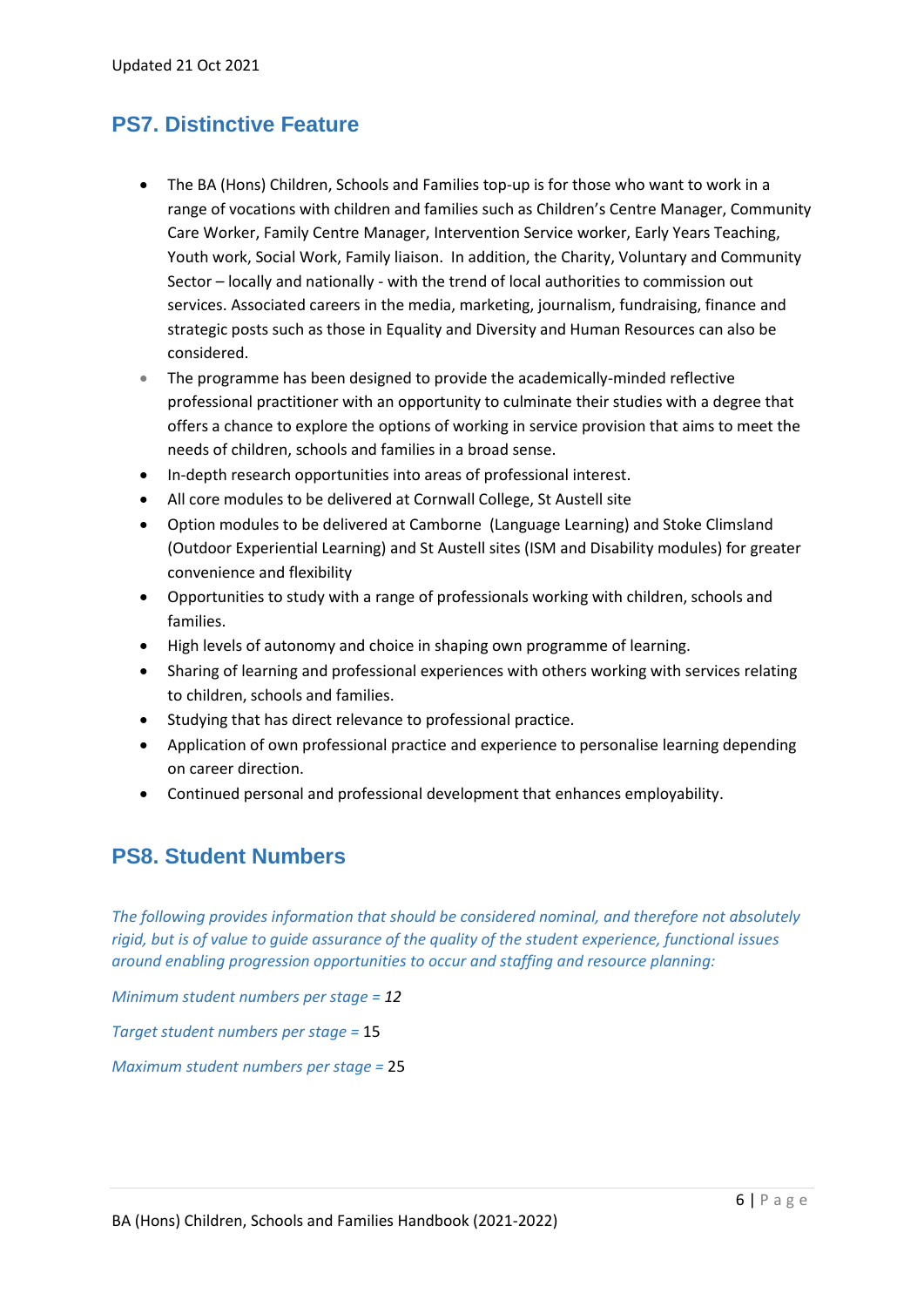### <span id="page-6-0"></span>**PS9. Progression Route(s)**

*Approved "progression route(s)" are those where successful achievement in this programme enables direct alignment to join a stage of another programme. This is an approach employed primarily for Foundation Degree students to "top-up" to complete a Bachelor degree, but may be employed for other award types.*

*This is in part an automated admissions criterion and therefore progression may be impacted on by availability of a position on the progression award; however progression opportunity, if not available in the first year of application, is guaranteed within 3 years.*

*Progression arrangements with institutions other than Plymouth University carry an increased element of risk. It is necessary for the delivering partner institution to obtain formal agreement from that institution to guarantee progression for existing students on the programme. For progression to Plymouth University, should there be the need to withdraw the progression route programme(s) then either this will be delayed to provide progression or appropriate solutions will be found. This arrangement is guaranteed for existing students that complete their programme of study with no suspensions or repeat years and who wish to progress immediately to the University.* 

Upon successful completion of the BA (Hons) Children Schools and Families programme students will be able to progress to other programmes subject to the relevant awarding bodies' admissions criteria. Further teacher education study opportunities are available such as PGCE incorporating the Diploma in Education and Training (Cornwall College Camborne and St Austell).

The contribution of marks from prior levels of study to the progression award is governed by University regulations.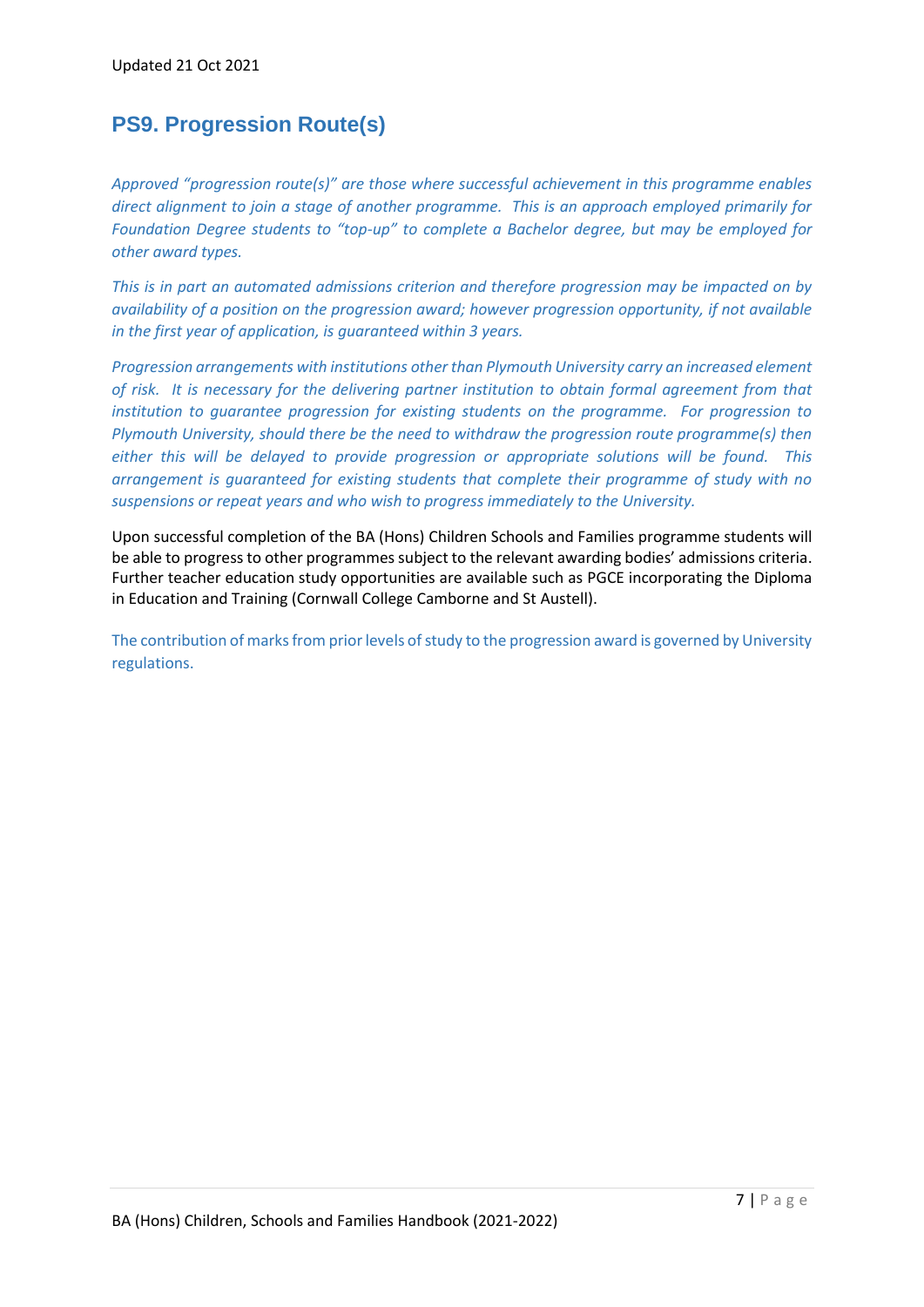# <span id="page-7-0"></span>**PS10. Admissions Criteria**

| <b>Entry Criteria (Qualifications)</b>                                   | <b>Details</b>                                                                                                                                                        |
|--------------------------------------------------------------------------|-----------------------------------------------------------------------------------------------------------------------------------------------------------------------|
| <b>Functional Skills</b>                                                 | L2 Literacy and L2 Numeracy                                                                                                                                           |
| GCSE (or equivalent)                                                     | Minimum of Grade C/grade 4 in Maths, English<br>Language and Science (if science-/'::;/@:based<br>programme)                                                          |
| AS/A Levels                                                              | BA/BSc (non-Science based) - 64 UCAS tariff<br>points to include at least 48 points from A2<br>level in appropriate subjects                                          |
| <b>BTEC National Diploma/Extended Diploma</b>                            | BA/BSc (non-Science based) - 64 UCAS tariff<br>points - MPP grades in an appropriate subject                                                                          |
| <b>BTEC L3 Diploma</b>                                                   | BA/BSc (non-Science based) - 64 UCAS tariff<br>points - MM grades in an appropriate subject                                                                           |
| BTEC 90 Credit Diploma/Subsidiary Diploma                                | BA/BSc (non-Science based) - 64 UCAS tariff<br>points - in an appropriate subject and<br>considered only with combination of other<br>relevant level 3 qualifications |
| City & Guilds (land based) L3 Diploma                                    | BA/BSc (non-Science based) - 64 UCAS tariff<br>points - M grades in an appropriate subject                                                                            |
| City & Guilds (land based) Extended Diploma                              | BA/BSc (non-Science based) - 64 UCAS tariff<br>points - M grades in an appropriate subject                                                                            |
| City & Guilds (land based) Advanced Technical<br><b>Extended Diploma</b> | BA/BSc (non-Science based) - 64 UCAS tariff<br>points - MPP grades in an appropriate subject                                                                          |
| City & Guilds (land based) Subsidiary Diploma                            | BA/BSc (non-Science based) - 64 UCAS tariff<br>points - accepted in combination with other<br>relevant L3 qualifications                                              |
| City & Guilds (land based) 90 Credit Diploma                             | BA/BSc (non-Science based) - 64 UCAS tariff<br>points - D grades in an appropriate subject                                                                            |
| Access to HE Diploma                                                     | Successful completion of Access to HE Diploma<br>with at least 45 credits at level 3 in an<br>appropriate subject                                                     |
| <b>International Baccalaureate</b>                                       | 24 points                                                                                                                                                             |
| Irish/Scottish Highers                                                   | BA/BSc (non-Science based) - 64 UCAS tariff<br>points to include at least 48 points from<br>Scottish Advanced Highers/Irish Highers                                   |
| Other Level 3 qualifications                                             | Will be taken into consideration and dependent<br>upon subject area and number of units studied                                                                       |
| Mature Applicants (over 21)                                              | Mature applicants with relevant experience but<br>without the stated entry qualifications will be<br>considered individually at interview                             |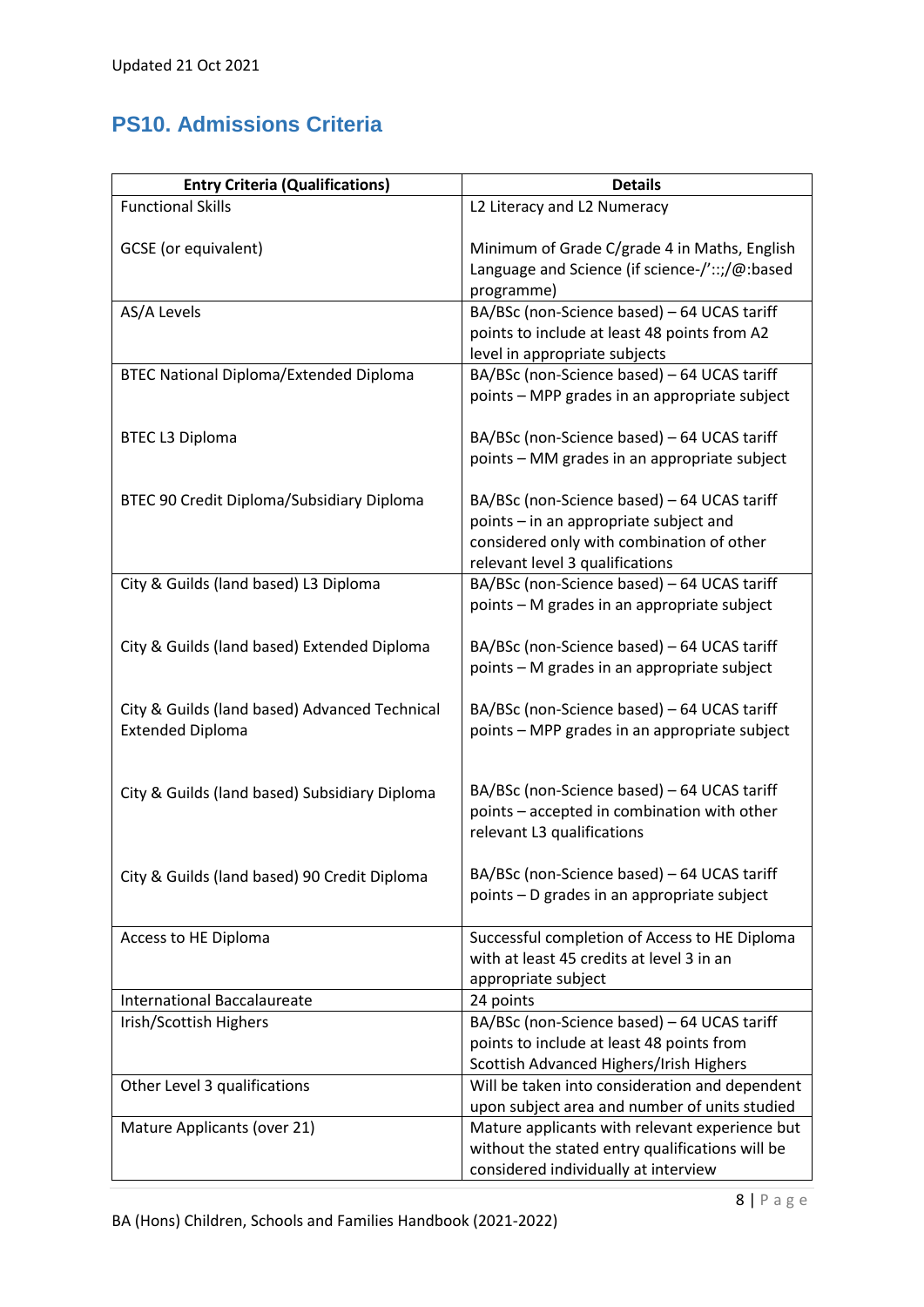| <b>Accreditation of Prior Learning</b>     | www.plymouth.ac.uk                    |
|--------------------------------------------|---------------------------------------|
| Independent Safeguarding Agency            | Yes (if undertaking CORC377           |
| (ISA)/Disclosure and Barring Service (DBS) | <b>Outdoor Experiential Services)</b> |
| clearance required                         |                                       |
| Capability statement                       |                                       |

#### <span id="page-8-0"></span>**PS11. Academic Standards and Quality Enhancement**

*The Programme Leader/Manager (or the descriptor) leads the Programme Committee in the Plymouth University's annual programme monitoring process (APM), as titled at the time of approval. APM culminates in the production, maintenance and employment of a programme level Action Plan, which evidences appropriate management of the programme in terms of quality and standards. Any formally agreed changes to this process will continue to be followed by the Programme Leader/Manager (or other descriptor) and their Programme Committee.* 

*Elements of this process include engaging with stakeholders. For this definitive document it is important to define:*

#### **Subject External Examiner(s):**

An Interim visit by External Examiner (EE) (usually between January and February) will review work that has been marked, consult students and feed back to the programme manager and module leaders and course team.

Subject Assessment Panel (SAP) reviews the assessment marking and is scrutinised by the subject EE. Representatives of the team review and present their module marks for each student on the programme.

The annual Award Assessment Board (AAB) takes place with Programme Manager, the awarding body's partnership member and the External to receive the students work and confer progression or award.

Subject External Examiner(s): All of the programme's modules will be covered by a single External Examiner: The EE for the BA (Hons) Children, Schools and Families will be shared with the EE for BA (Hons) Education and Curriculum Development.

Additional stakeholders specific to this programme: Konnect Cornwall and Cornwall Neighbourhood for Change (CN4C) have been involved with the development of the programme through consultation; Students of the HNC/FdA Children and Young People's Workforce (past and present) have been engaged with the development of the course since 2014.

#### **Additional stakeholders specific to this programme:**

Students have the opportunity to discuss the programme independently, twice a year in the Student Review. This forms part of the discussion for the annual programme monitoring in the autumn and spring of each academic year.

The Student Perception Questionnaire (SPQ) is administered during the year and feeds into the programme review.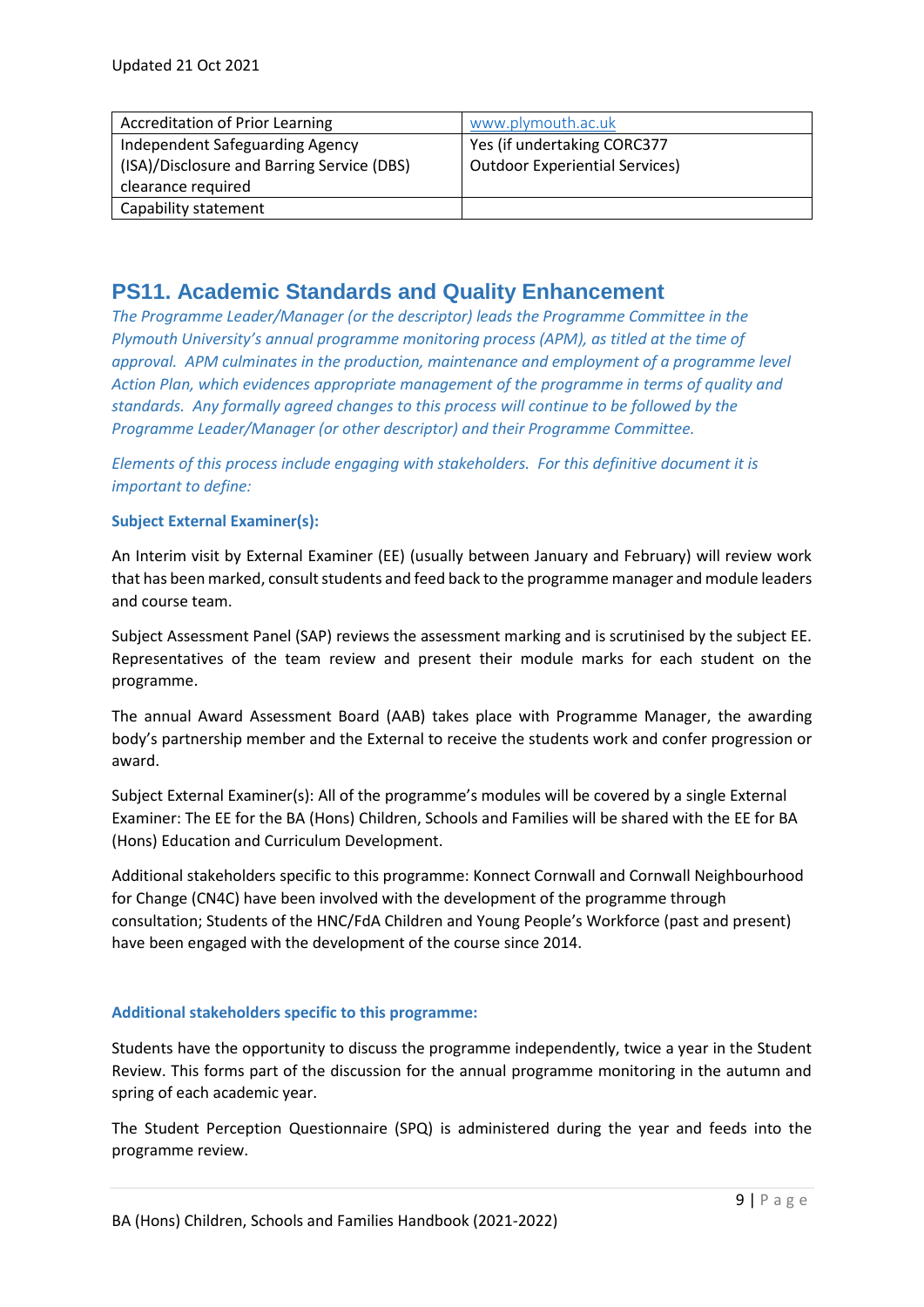Students Representatives attend Annual Programme Monitoring (APM) to contribute student views alongside Module Leaders, the Programme Manager and the Assistant Registrar to monitor module delivery and the course provision.

Curriculum meetings take place once a month to review progression, department provision, resources and staffing.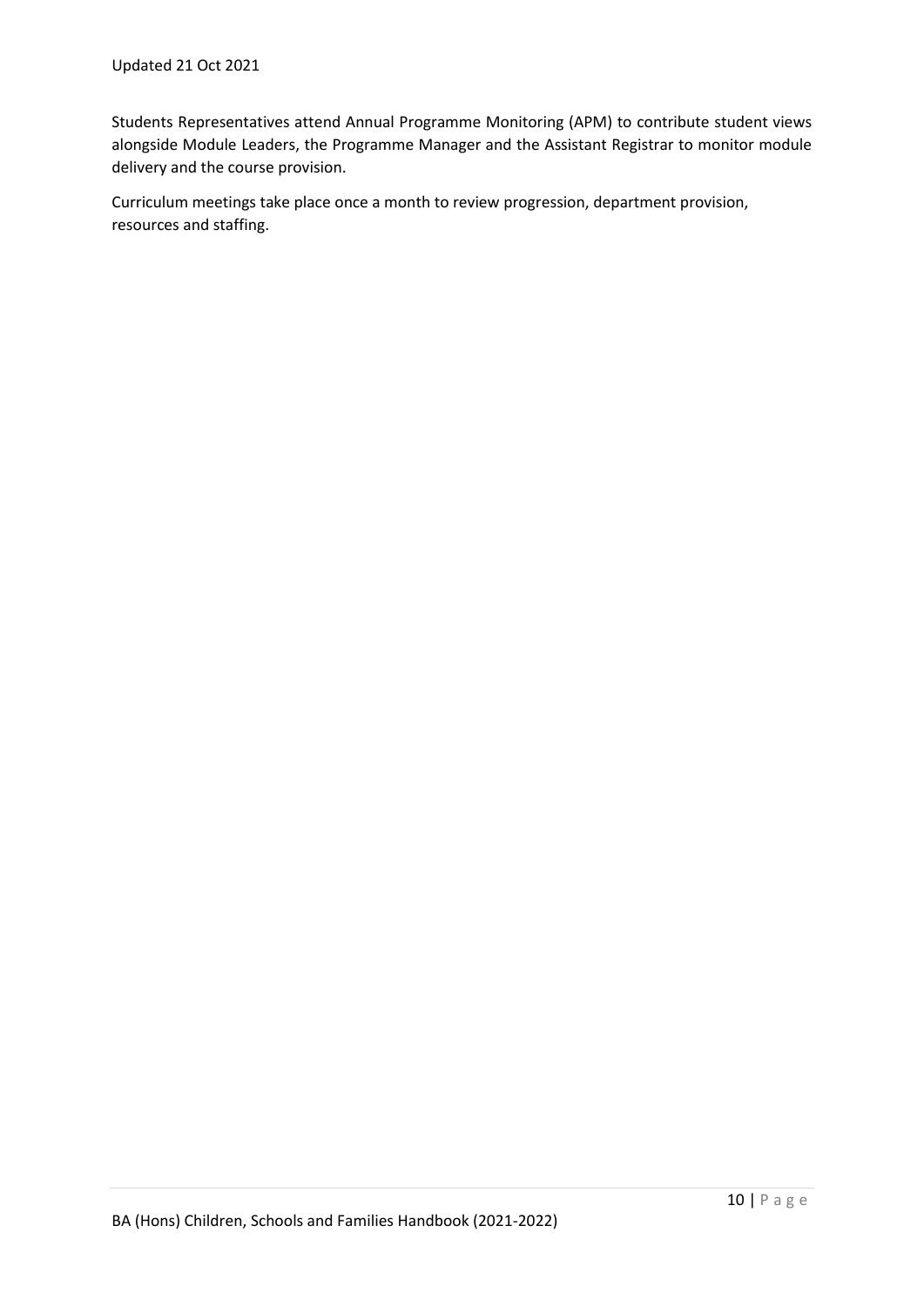# **PS12. Programme Structure**

| College                        | Cornwall College | <b>Programme Title</b>                  | BA (Hons) Children, Schools and Families |
|--------------------------------|------------------|-----------------------------------------|------------------------------------------|
| <b>Academic Year</b>           | 2021-2022        | Mode of Attendance<br>' Course Duration | Full Time (1 Year)                       |
| <b>Plymouth Programme Code</b> | 5843             | <b>Total Credits</b>                    | 120                                      |

|                       | FHEQ level: Level 6 For: BA (Hons) Children, Schools and Families (Full Time - 5843) |                              |                |                                                 |  |  |  |  |
|-----------------------|--------------------------------------------------------------------------------------|------------------------------|----------------|-------------------------------------------------|--|--|--|--|
| <b>F/T Route Year</b> | When in Year? (I.e.<br><b>Autumn, Spring etc.)</b>                                   | <b>Core or Option Module</b> | <b>Credits</b> | <b>Module</b>                                   |  |  |  |  |
| <b>FT</b>             | All Year                                                                             | Core                         | 40             | CORC353*-Dissertation                           |  |  |  |  |
| FT                    | All Year                                                                             | Core                         | 20             | CORC384*- Research Methods                      |  |  |  |  |
| <b>FT</b>             | All Year                                                                             | Core                         | 20             | <b>CORC3006 - Childrens Services</b>            |  |  |  |  |
| <b>FT</b>             | All Year                                                                             | Core                         | 20             | CORC379 - Health Inequalities and Interventions |  |  |  |  |
| FT                    | All Year                                                                             | Option                       | 20             | CORC355* - Disability: Approaches to Inclusion  |  |  |  |  |
| <b>FT</b>             | All Year                                                                             | Option                       | 20             | CORC376 - Language Learning                     |  |  |  |  |
| <b>FT</b>             | All Year                                                                             | Option                       | 20             | <b>CORC377 - Outdoor Experiential Services</b>  |  |  |  |  |
| <b>FT</b>             | All Year                                                                             | Option                       | 20             | CORC350* - Independent Study Module             |  |  |  |  |

\*Module Shared with BA (Hons) Education and Curriculum Studies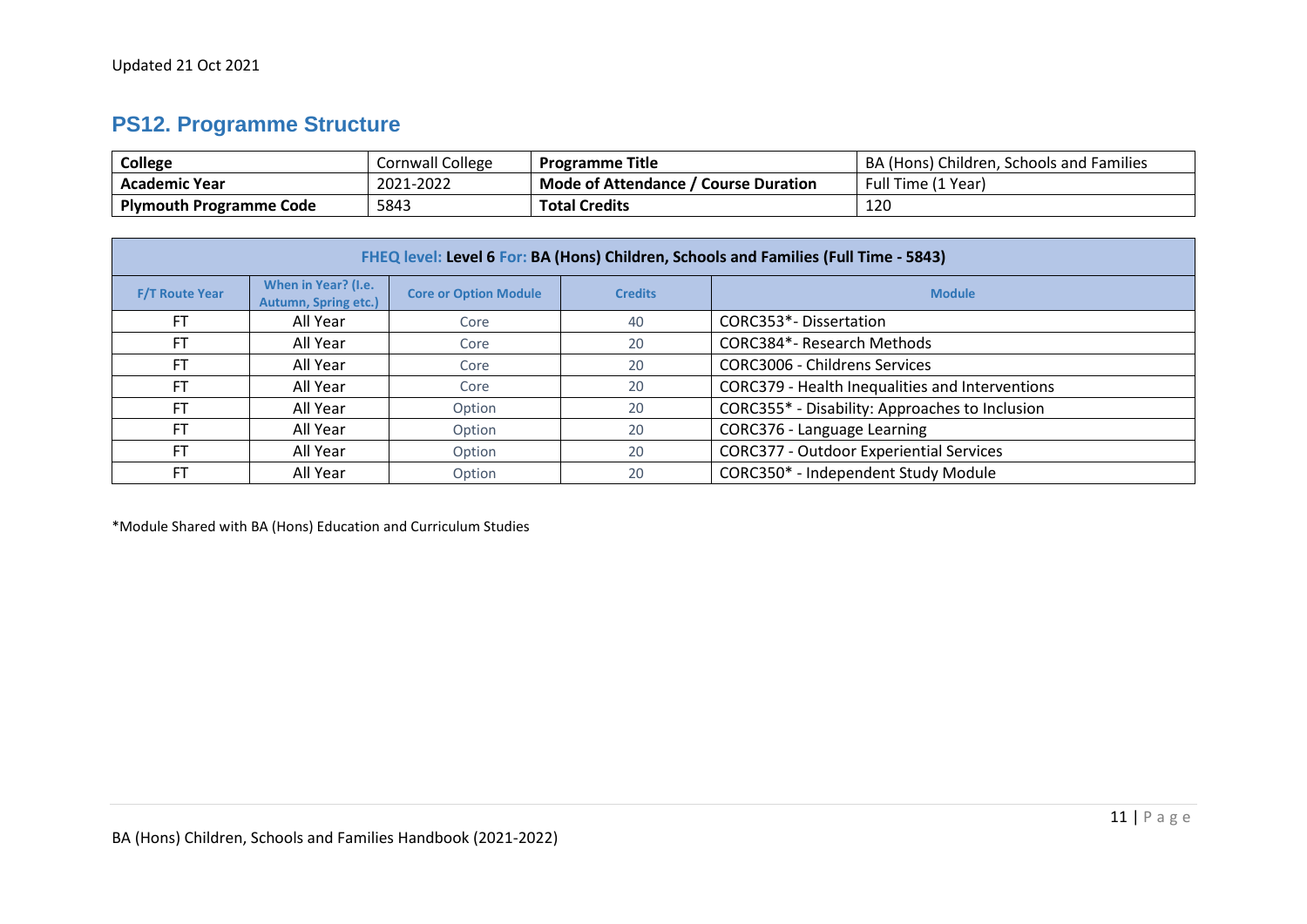| <b>College</b>                 | Cornwall College | <b>Programme Title</b>               | BA (Hons) Children, Schools and Families |
|--------------------------------|------------------|--------------------------------------|------------------------------------------|
| <b>Academic Year</b>           | 2021-2022        | Mode of Attendance / Course Duration | Part Time (2 Years Indicative)           |
| <b>Plymouth Programme Code</b> | 5844             | <b>Total Credits</b>                 | 120 (60 credits Per Academic Year)       |

| FHEQ level: Level 6 For: BA (Hons) Children, Schools and Families (Part Time - 5844) |                                             |                              |                |                                                 |  |  |  |  |
|--------------------------------------------------------------------------------------|---------------------------------------------|------------------------------|----------------|-------------------------------------------------|--|--|--|--|
| <b>P/T Route Year</b>                                                                | When in Year? (I.e.<br>Autumn, Spring etc.) | <b>Core or Option Module</b> | <b>Credits</b> | <b>Module</b>                                   |  |  |  |  |
| Year 1 Level 6 (Part Time indicative) 60 credits                                     |                                             |                              |                |                                                 |  |  |  |  |
| 2019/20                                                                              | All Year                                    | Core (PT1)                   | 20             | CORC384* - Research Methods                     |  |  |  |  |
| 2019/20                                                                              | All Year                                    | Core (PT1)                   | 20             | <b>CORC3006 - Childrens Services</b>            |  |  |  |  |
| 2019/20                                                                              | All Year                                    | Option (PT1)                 | 20             | CORC355* - Disability: Approaches to Inclusion  |  |  |  |  |
| 2019/20                                                                              | All Year                                    | Option (PT1)                 | 20             | CORC376 - Language Learning                     |  |  |  |  |
| 2019/20                                                                              | All Year                                    | Option (PT1)                 | 20             | <b>CORC377 - Outdoor Experiential Services</b>  |  |  |  |  |
| 2019/20                                                                              | All Year                                    | Option (PT1)                 | 20             | CORC350* - Independent Study Module             |  |  |  |  |
| Year 2 Level 6 (Part Time indicative) 60 credits                                     |                                             |                              |                |                                                 |  |  |  |  |
| 2019/20                                                                              | All Year                                    | Core (PT2)                   | 20             | CORC379 - Health Inequalities and Interventions |  |  |  |  |
| 2019/20                                                                              | All Year                                    | Core (PT2)                   | 40             | CORC353* - Dissertation                         |  |  |  |  |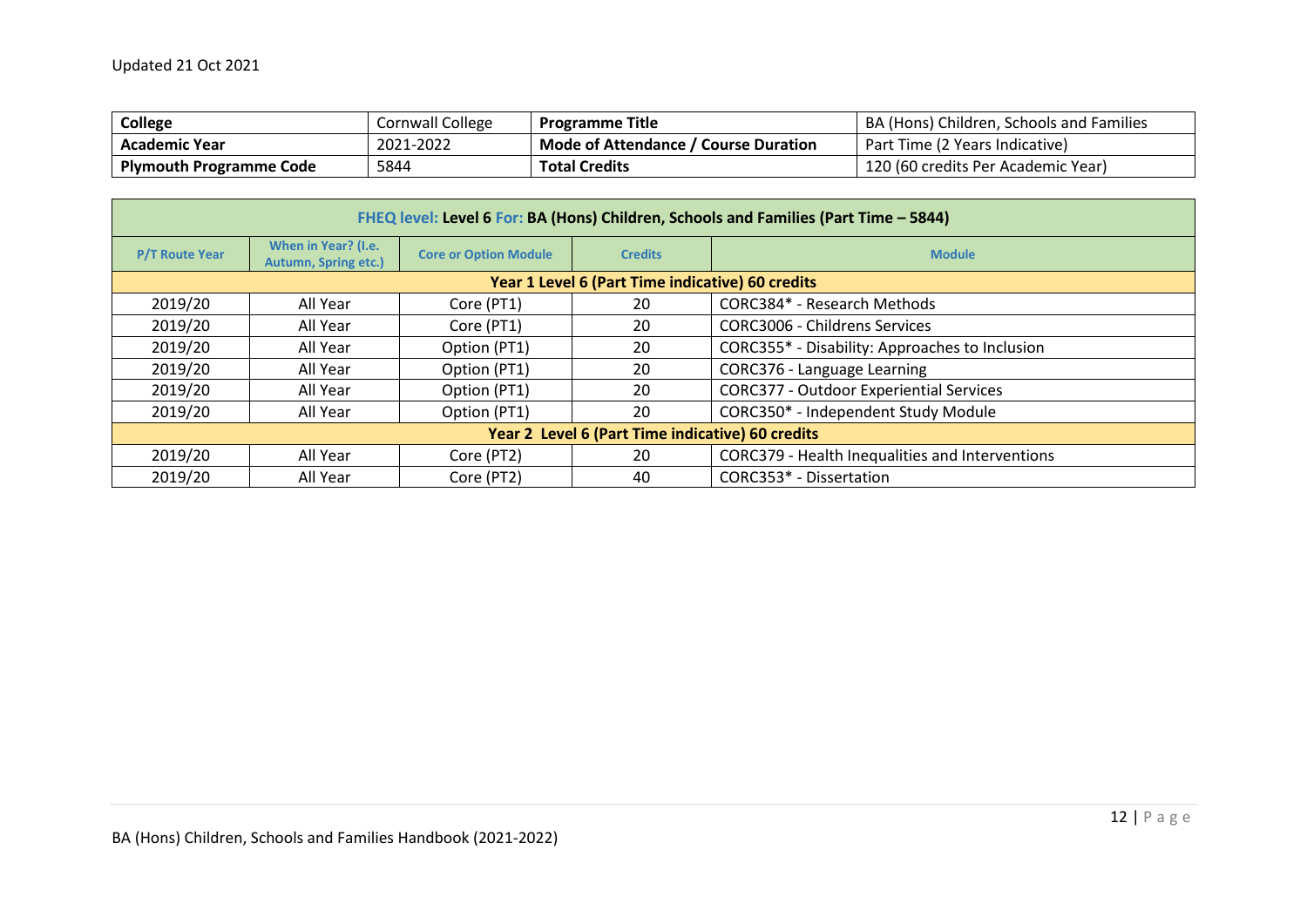#### **PS13. Explanation and Mapping of Learning Outcomes, Teaching & Learning and Assessment**

*Developing graduate attributed and skills, at any level of HE, is dependent on the clarity of strategies and methods for identifying the attributes and skills relevant to the programme and where and how these are operationalised. The interrelated factors of Teaching, Learning and Assessment and how these are inclusive in nature, are fundamentally significant to these strategies and methods, as are where and how these are specifically distributed within the programme.* 

*Ordered by graduate attributes and skills, the following table provides a map of the above, plus an exposition to describe and explain the ideas and strategy of each. Therefore, subsequent to the initial completion for approval, maintenance of this table as and when programme structure changes occur is also important:*

<span id="page-12-0"></span>

| FHEQ level: 6 BA (Hons) Children, Schools and Families                                                                                                                                                                                                                                                                                                                                                                                                  |                                                                                                                                                                                                             |                  |                                                                      |                                                                                                                                                                |                                                 |  |
|---------------------------------------------------------------------------------------------------------------------------------------------------------------------------------------------------------------------------------------------------------------------------------------------------------------------------------------------------------------------------------------------------------------------------------------------------------|-------------------------------------------------------------------------------------------------------------------------------------------------------------------------------------------------------------|------------------|----------------------------------------------------------------------|----------------------------------------------------------------------------------------------------------------------------------------------------------------|-------------------------------------------------|--|
| <b>Definitions of Graduate Attributes and Skills</b><br><b>Relevant to this Programme</b>                                                                                                                                                                                                                                                                                                                                                               | <b>Teaching and Learning</b><br><b>Strategy / Methods</b>                                                                                                                                                   | <b>Prog Aims</b> | <b>Prog</b><br><i>intended</i><br><b>Learning</b><br><b>Outcomes</b> | <b>Range of Assessments</b>                                                                                                                                    | <b>Related</b><br><b>Core</b><br><b>Modules</b> |  |
| Knowledge / Understanding:<br>The degree programme has been designed with<br>the Subject benchmark statements education<br>studies:                                                                                                                                                                                                                                                                                                                     |                                                                                                                                                                                                             |                  |                                                                      |                                                                                                                                                                |                                                 |  |
| By the end of this level of this programme the<br>students will be able to demonstrate for a<br>threshold pass:<br>The underlying values and principles<br>$\bullet$<br>relevant to education studies<br>Developing personal stance which draws on<br>$\bullet$<br>individual knowledge and understanding<br>The complexity of the interaction between<br>$\bullet$<br>learning and contexts, and the range of<br>ways in which participants (including | <b>Primary:</b><br>Lectures and tutorials<br>Directed independent<br>study<br>Learning from work<br>experience<br><b>Secondary/Supplementary:</b><br>Case studies<br>$\bullet$<br>Problem-solving exercises | 1, 3, 4          | $1, 3$ and 5                                                         | Key knowledge and<br>understanding are assessed via a<br>combination of practice<br>portfolios, essays, presentations<br>and reports and research<br>projects. | CORC384<br>CORC353                              |  |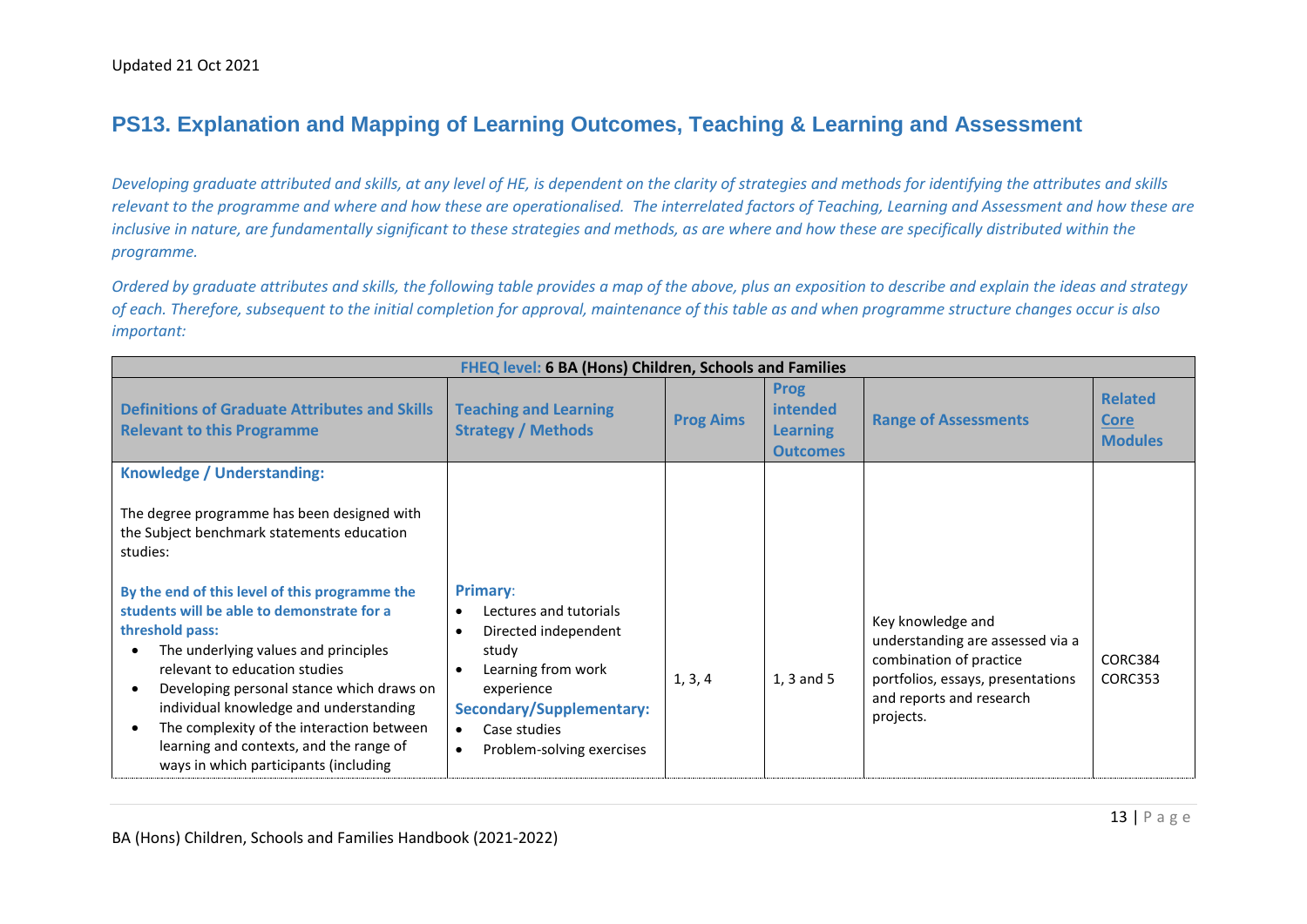#### Updated 21 Oct 2021

| learners and teachers) can influence the<br>learning process<br>The structures of organisations that provide<br>services for children and their families and<br>the purposes of such systems                                                                                                                                                                                                                                                                                                                                                                                                                                                                                                                                                                                                                                                                                                                                                                                                                                                                                                                                                                            |                                                                                                                                                                                                                                                                                                                                                                      |               |                     |                                                                                                                                                                    |                                                  |
|-------------------------------------------------------------------------------------------------------------------------------------------------------------------------------------------------------------------------------------------------------------------------------------------------------------------------------------------------------------------------------------------------------------------------------------------------------------------------------------------------------------------------------------------------------------------------------------------------------------------------------------------------------------------------------------------------------------------------------------------------------------------------------------------------------------------------------------------------------------------------------------------------------------------------------------------------------------------------------------------------------------------------------------------------------------------------------------------------------------------------------------------------------------------------|----------------------------------------------------------------------------------------------------------------------------------------------------------------------------------------------------------------------------------------------------------------------------------------------------------------------------------------------------------------------|---------------|---------------------|--------------------------------------------------------------------------------------------------------------------------------------------------------------------|--------------------------------------------------|
| An explanation for embedding Knowledge and Understanding through Teaching & Learning and Assessment at this level of the programme:<br>Learners will have demonstrated an ability to apply knowledge and understanding developed within the course to industry related scenarios and will be required to<br>complete a range of vocationally based assessment.                                                                                                                                                                                                                                                                                                                                                                                                                                                                                                                                                                                                                                                                                                                                                                                                          |                                                                                                                                                                                                                                                                                                                                                                      |               |                     |                                                                                                                                                                    |                                                  |
| <b>Cognitive and Intellectual Skills:</b><br>Students will be able to demonstrate an ability to<br>present, evaluate, and interpret qualitative and<br>quantitative data, to develop lines of argument<br>and make sound judgements in accordance with<br>basic theories and concepts of their subject(s) of<br>study. They will also be able to demonstrate the<br>ability to evaluate the appropriateness of<br>different approaches to solving problems related<br>to their area(s) of study and/or work.<br>By the end of this level of this programme the<br>students will be able to demonstrate for a<br>threshold pass:<br>The ability to reflect on their own and others'<br>value systems<br>The ability to use their knowledge and<br>understanding critically to locate and justify a<br>personal position in relation to the subject<br>An understanding of the significance and<br>$\bullet$<br>limitations of theory and research.<br>Be able to process and synthesise empirical<br>$\bullet$<br>and theoretical data, to create new syntheses<br>and to present and justify a chosen position<br>having drawn on relevant theoretical<br>perspectives. | <b>Primary:</b><br>Class exercises<br>Tutorial/seminar<br>$\bullet$<br>discussions<br>Feedback via coursework<br>$\bullet$<br>assessment process<br>(seminar etc.)<br>Research activities<br>$\bullet$<br>Secondary/Supplementary:<br>Policy and practice analysis<br>in surgeries<br>Computer-based practical's<br>$\bullet$<br>on data and measurement<br>problems | 1, 2, 3 and 5 | 1, 2, 3, 4 and<br>5 | Essays/projects/dissertations<br>$\bullet$<br>Coursework<br>$\bullet$<br>Seminar<br>$\bullet$<br>Research development.<br>$\bullet$<br><b>Assessed discussions</b> | CORC3006<br>CORC384<br><b>CORC353</b><br>CORC379 |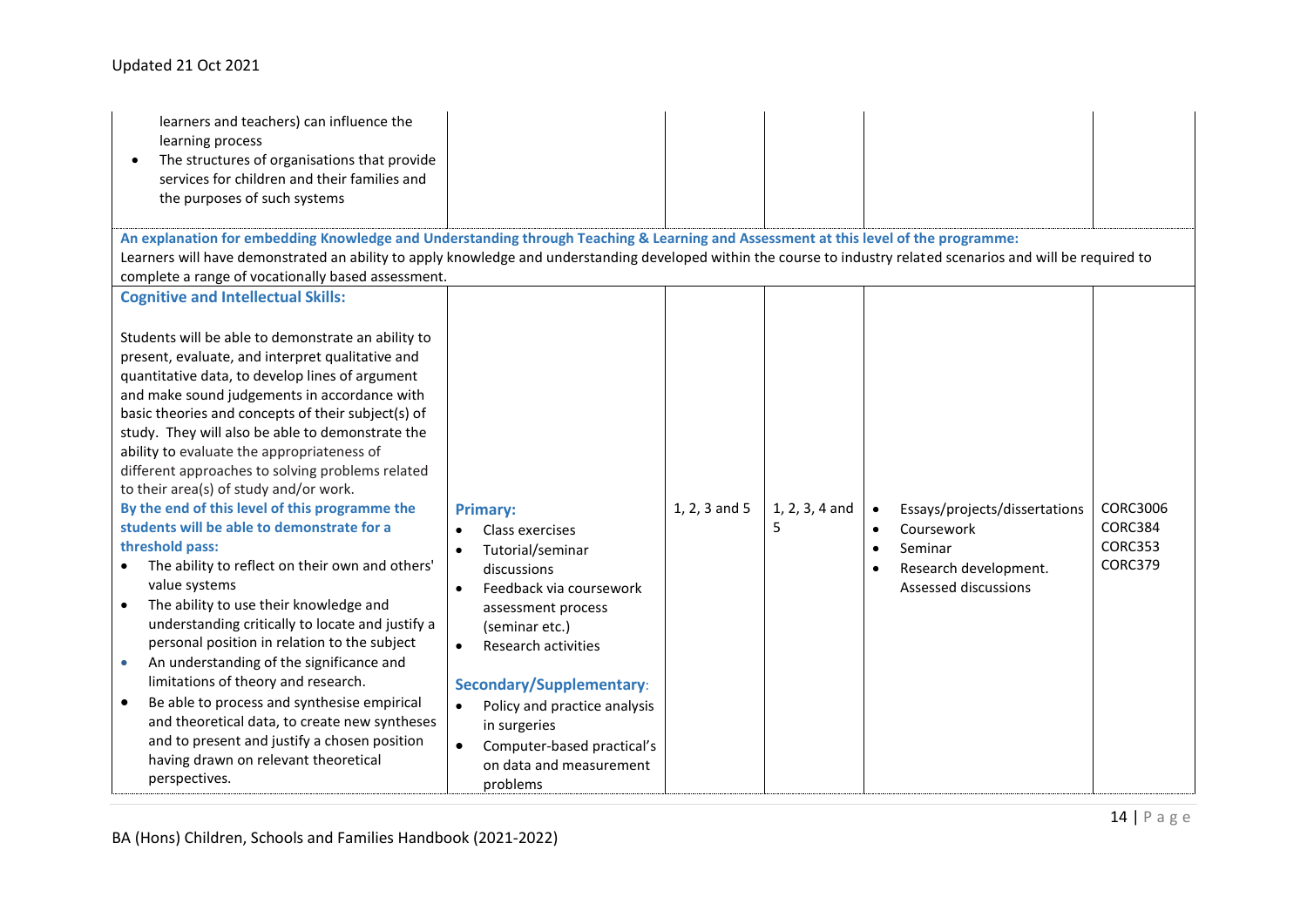| An explanation for embedding Cognitive and Intellectual Skills through Teaching & Learning and Assessment at this level of the programme:                               |                                         |                        |                        |                                      |                          |                            |  |
|-------------------------------------------------------------------------------------------------------------------------------------------------------------------------|-----------------------------------------|------------------------|------------------------|--------------------------------------|--------------------------|----------------------------|--|
| Learners will have demonstrated an ability to apply cognitive and intellectual skills developed within the course to industry related scenarios and will be required to |                                         |                        |                        |                                      |                          |                            |  |
| complete a range of vocationally based assessment.                                                                                                                      |                                         |                        |                        |                                      |                          |                            |  |
| <b>Key Transferable Skills:</b>                                                                                                                                         |                                         |                        |                        |                                      |                          |                            |  |
|                                                                                                                                                                         |                                         |                        |                        |                                      |                          |                            |  |
| Students will be able to demonstrate an ability to                                                                                                                      |                                         |                        |                        |                                      |                          |                            |  |
| plan, manage and evaluate own skills,                                                                                                                                   |                                         |                        |                        |                                      |                          |                            |  |
| understanding, needs and knowledge and that of                                                                                                                          |                                         |                        |                        |                                      |                          |                            |  |
| others, while providing suitable provision. Ability                                                                                                                     |                                         |                        |                        |                                      |                          |                            |  |
| to develop lines of argument and make sound                                                                                                                             |                                         |                        |                        |                                      |                          |                            |  |
| judgements in different situations in various areas                                                                                                                     |                                         |                        |                        |                                      |                          |                            |  |
| of work with children, young people and families.                                                                                                                       |                                         |                        |                        |                                      |                          |                            |  |
| Students will be orientated towards vocational                                                                                                                          |                                         |                        |                        |                                      |                          |                            |  |
| application for their interest and skills, while                                                                                                                        |                                         |                        |                        |                                      |                          |                            |  |
| delivering an underpinning theoretical                                                                                                                                  |                                         |                        |                        |                                      |                          |                            |  |
| understanding of dealing with all aspects of                                                                                                                            |                                         |                        |                        |                                      |                          |                            |  |
| working with children, schools and families.                                                                                                                            |                                         |                        |                        |                                      |                          |                            |  |
| Students will develop and refine employment                                                                                                                             |                                         |                        |                        |                                      |                          |                            |  |
| related skills e.g. communication, reflection that                                                                                                                      |                                         |                        |                        |                                      |                          |                            |  |
| they can use in in a wide range of services.                                                                                                                            |                                         |                        |                        |                                      |                          |                            |  |
|                                                                                                                                                                         |                                         |                        |                        |                                      |                          |                            |  |
|                                                                                                                                                                         |                                         |                        |                        |                                      |                          |                            |  |
| By the end of this level of this programme the<br>students will be able to demonstrate for a                                                                            | <b>Primary:</b>                         | $1, 2, 3, 4$ and<br>5. | $1, 2, 3, 4$ and<br>5. | Coursework of all types<br>$\bullet$ |                          | <b>CORC3006</b><br>CORC384 |  |
|                                                                                                                                                                         | Library and other research              |                        |                        | $\bullet$                            | Research preparation and | <b>CORC353</b>             |  |
| threshold pass:                                                                                                                                                         | exercises                               |                        |                        | presentation. Assessed               |                          | CORC379                    |  |
| Ability to organise and articulate opinions<br>and arguments in speech and writing using                                                                                | Group work awareness and                |                        |                        | discussions                          |                          |                            |  |
| relevant specialist vocabulary.                                                                                                                                         | practice<br>Computer-based learning and |                        |                        | Seminar                              |                          |                            |  |
| Analyse a range of concepts, theories and<br>$\bullet$                                                                                                                  | assessment                              |                        |                        |                                      |                          |                            |  |
| issues of policy in a systematic way                                                                                                                                    | Autonomous research                     |                        |                        |                                      |                          |                            |  |
| Identify and reflect on potential connections                                                                                                                           | Independent learning.                   |                        |                        |                                      |                          |                            |  |
| and discontinuities between each of the                                                                                                                                 |                                         |                        |                        |                                      |                          |                            |  |
| aspects of subject knowledge and their                                                                                                                                  |                                         |                        |                        |                                      |                          |                            |  |
| application in policy and within suitable                                                                                                                               | <b>Secondary/Supplementary:</b>         |                        |                        |                                      |                          |                            |  |
| contexts                                                                                                                                                                | Class and seminar<br>$\bullet$          |                        |                        |                                      |                          |                            |  |
|                                                                                                                                                                         | interactions and feedback               |                        |                        |                                      |                          |                            |  |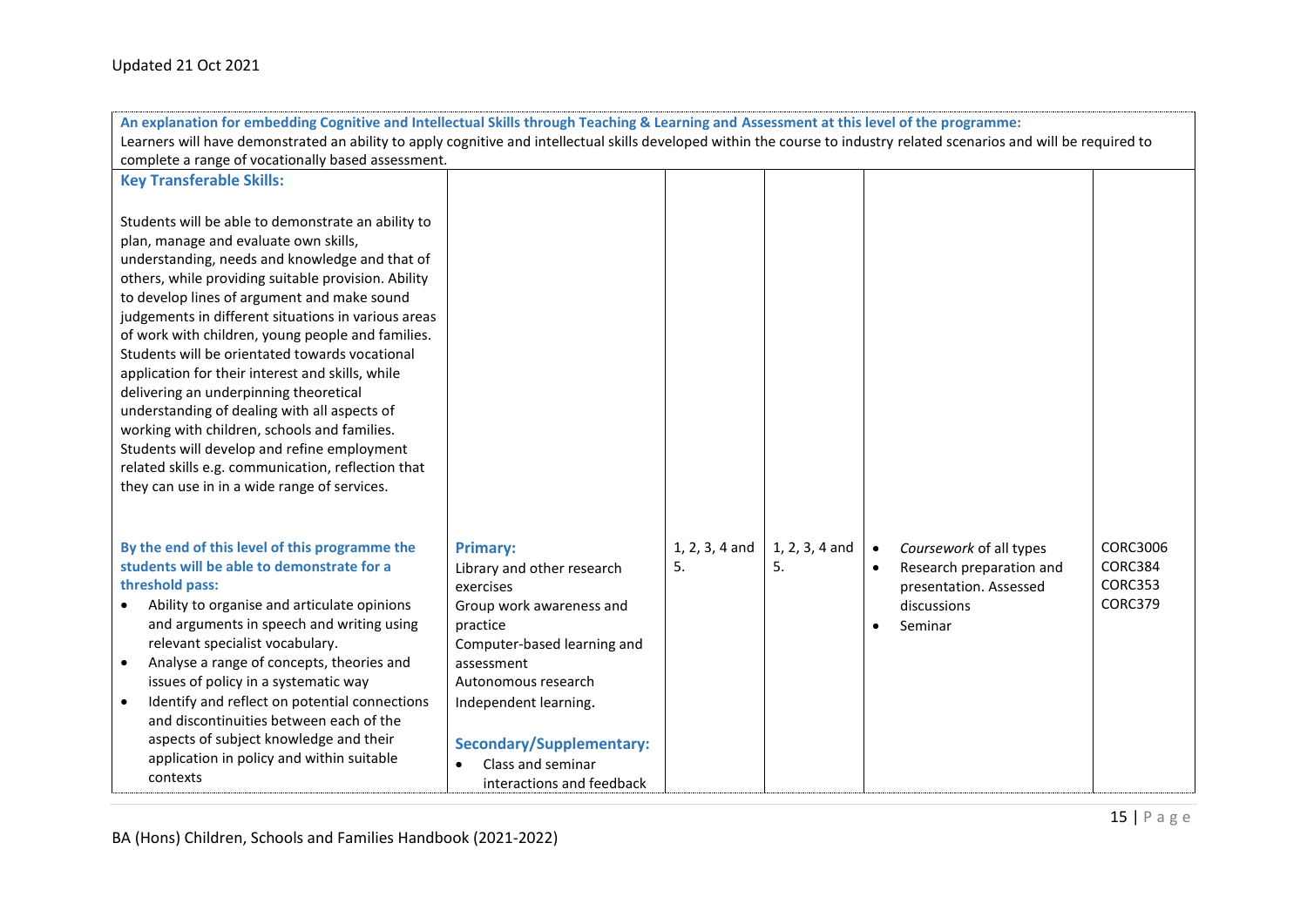| Accommodate new principles and<br>understanding of working with children,<br>schools and families<br>Select a range of relevant primary and<br>secondary sources, including theoretical and<br>research-based evidence, to extend their<br>knowledge and understanding<br>Use a range of evidence to formulate<br>appropriate and justified ways forward and<br>potential changes in practice | Completion of work-<br>$\bullet$<br>related tasks<br>Integration of work-related<br>$\bullet$<br>tasks into module<br>assessments.<br>Completion of coursework<br>$\bullet$<br>assessment in work-based<br>module. |                  |               |           |                          |         |
|-----------------------------------------------------------------------------------------------------------------------------------------------------------------------------------------------------------------------------------------------------------------------------------------------------------------------------------------------------------------------------------------------|--------------------------------------------------------------------------------------------------------------------------------------------------------------------------------------------------------------------|------------------|---------------|-----------|--------------------------|---------|
| An explanation for embedding Key Transferable Skills through Teaching & Learning and Assessment at this level of the programme:                                                                                                                                                                                                                                                               |                                                                                                                                                                                                                    |                  |               |           |                          |         |
| Learners will have demonstrated an ability to apply skills developed within the course to industry related scenarios and will be required to complete a range of                                                                                                                                                                                                                              |                                                                                                                                                                                                                    |                  |               |           |                          |         |
| vocationally based assessment.                                                                                                                                                                                                                                                                                                                                                                |                                                                                                                                                                                                                    |                  |               |           |                          |         |
| <b>Employment Related Skills:</b>                                                                                                                                                                                                                                                                                                                                                             |                                                                                                                                                                                                                    |                  |               |           |                          |         |
| The interrelationship between the day-to-day                                                                                                                                                                                                                                                                                                                                                  |                                                                                                                                                                                                                    |                  |               |           |                          |         |
| work of those working with children and                                                                                                                                                                                                                                                                                                                                                       |                                                                                                                                                                                                                    |                  |               |           |                          |         |
| families, be they in schools, social care, health                                                                                                                                                                                                                                                                                                                                             |                                                                                                                                                                                                                    |                  |               |           |                          |         |
| or any other field of employment, and the                                                                                                                                                                                                                                                                                                                                                     |                                                                                                                                                                                                                    |                  |               |           |                          |         |
| vital principles and practices found within                                                                                                                                                                                                                                                                                                                                                   |                                                                                                                                                                                                                    |                  |               |           |                          |         |
| these fields will be developed e.g.                                                                                                                                                                                                                                                                                                                                                           |                                                                                                                                                                                                                    |                  |               |           |                          |         |
| communication, reflective practice, ICT,                                                                                                                                                                                                                                                                                                                                                      |                                                                                                                                                                                                                    |                  |               |           |                          |         |
| analysing data, presenting information.                                                                                                                                                                                                                                                                                                                                                       |                                                                                                                                                                                                                    |                  |               |           |                          |         |
| By the end of this level of this programme the                                                                                                                                                                                                                                                                                                                                                | <b>Primary:</b>                                                                                                                                                                                                    | $1, 2, 3, 4$ and | $1,2,3$ and 5 | $\bullet$ | Project work             | CORC379 |
| students will be able to demonstrate for a                                                                                                                                                                                                                                                                                                                                                    | Library and other research                                                                                                                                                                                         | 5                |               | $\bullet$ | Competence in a range of | CORC384 |
| threshold pass:                                                                                                                                                                                                                                                                                                                                                                               | exercises                                                                                                                                                                                                          |                  |               |           | practice related tasks.  | CORC353 |
| On graduating with this degree, students                                                                                                                                                                                                                                                                                                                                                      | Group work awareness and                                                                                                                                                                                           |                  |               | $\bullet$ | Practice portfolio       |         |
| should have the ability to collaborate and                                                                                                                                                                                                                                                                                                                                                    | practice                                                                                                                                                                                                           |                  |               |           |                          |         |
| plan as part of a team, to carry out roles                                                                                                                                                                                                                                                                                                                                                    | Computer-based learning and                                                                                                                                                                                        |                  |               |           |                          |         |
| allocated by the team and take the lead                                                                                                                                                                                                                                                                                                                                                       | assessment                                                                                                                                                                                                         |                  |               |           |                          |         |
| where appropriate, and to fulfil agreed                                                                                                                                                                                                                                                                                                                                                       |                                                                                                                                                                                                                    |                  |               |           |                          |         |
| responsibilities.                                                                                                                                                                                                                                                                                                                                                                             | <b>Secondary/Supplementary:</b>                                                                                                                                                                                    |                  |               |           |                          |         |
| Be able to use ICT in their study and other                                                                                                                                                                                                                                                                                                                                                   | Class and seminar interactions                                                                                                                                                                                     |                  |               |           |                          |         |
| appropriate situations.                                                                                                                                                                                                                                                                                                                                                                       | and feedback                                                                                                                                                                                                       |                  |               |           |                          |         |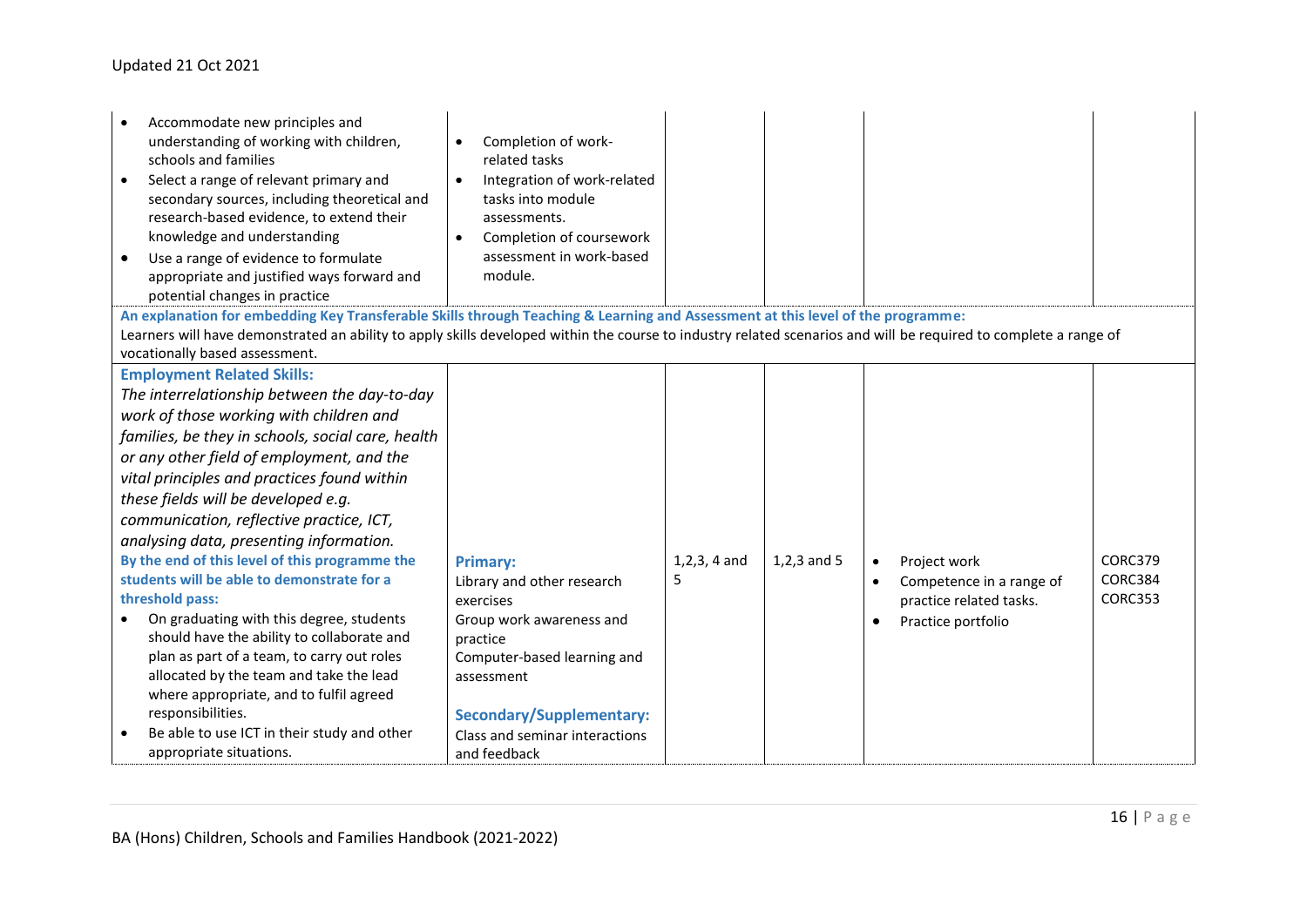#### Updated 21 Oct 2021

| Be able to research and use the data<br>generated from this, adapted to the range of<br>assessments in the modules<br>Collect and apply numerical data, as<br>$\bullet$<br>appropriate<br>Present data in a variety of formats including<br>graphical and tabular analyse and interpret<br>both qualitative and quantitative data.<br>An explanation for embedding Employment Related Skills through Teaching & Learning and Assessment at this level of the programme:<br>Learners will have demonstrated an ability to apply practical skills developed within the course to industry related scenarios and will be required to complete a range of<br>practical based skills assessments.                                                                                                                                                                                                                                                                                                                                                       |                                                                                                                                                                                                                                                       |               |                       |                                                                                                                   |                                   |
|----------------------------------------------------------------------------------------------------------------------------------------------------------------------------------------------------------------------------------------------------------------------------------------------------------------------------------------------------------------------------------------------------------------------------------------------------------------------------------------------------------------------------------------------------------------------------------------------------------------------------------------------------------------------------------------------------------------------------------------------------------------------------------------------------------------------------------------------------------------------------------------------------------------------------------------------------------------------------------------------------------------------------------------------------|-------------------------------------------------------------------------------------------------------------------------------------------------------------------------------------------------------------------------------------------------------|---------------|-----------------------|-------------------------------------------------------------------------------------------------------------------|-----------------------------------|
| <b>Practical Skills:</b><br>Students will gather, analyse and interpret skills<br>used in working with children, young people and<br>their families and associated services, which<br>includes the facilitation of interdisciplinary<br>working practice across a range of services within<br>the sector with the voluntary, community and<br>private sectors.<br>By the end of this level of this programme the<br>students will be able to demonstrate for a<br>threshold pass:<br>Analyse a range of concepts, theories and<br>issues of policy in a systematic way<br>Identify and reflect on potential connections<br>$\bullet$<br>and discontinuities between each of the<br>aspects of subject knowledge and their<br>application in policy and within suitable<br>contexts<br>Accommodate new principles and<br>$\bullet$<br>understandings<br>Select a range of relevant primary and<br>$\bullet$<br>secondary sources, including theoretical<br>And research-based evidence, to extend their<br>$\bullet$<br>knowledge and understanding | <b>Primary:</b><br>Projects and research<br>activities.<br>Designated tasks<br>$\bullet$<br>Lectures and tutorials<br>$\bullet$<br>Learning from work<br>$\bullet$<br><b>Practical activities</b><br><b>Secondary/Supplementary:</b><br>Presentations | 1, 2, 4 and 5 | $1, 2, 3, 4$ and<br>5 | Practical coursework<br>Assessed discussions<br>$\bullet$<br>Peer assessment<br>$\bullet$<br>Seminar<br>$\bullet$ | <b>CORC353</b><br><b>CORC3006</b> |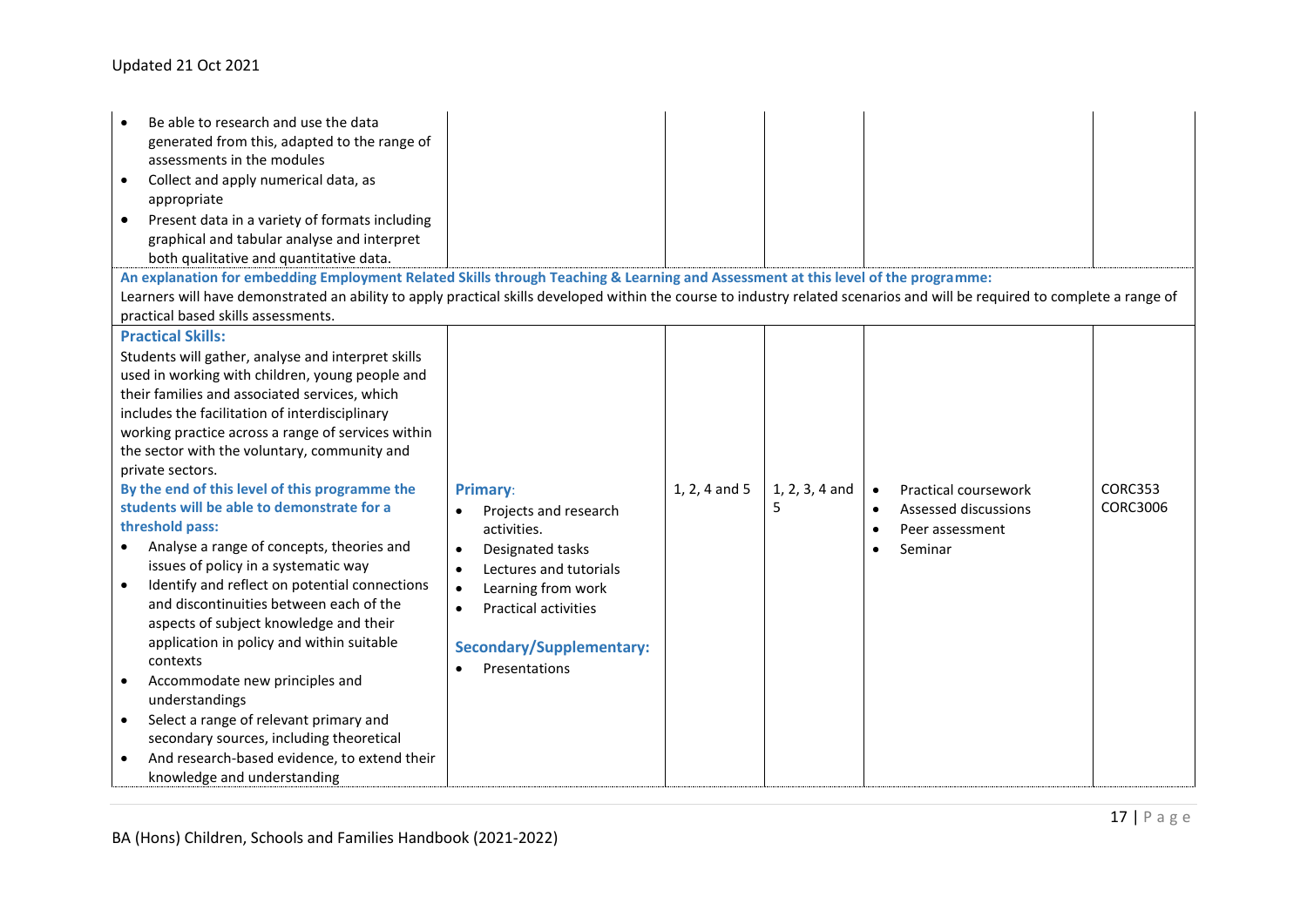|                                                                                                                                                                                                                                                                                                        | Use a range of evidence to formulate<br>appropriate and justified ways forward and<br>potential changes in practice. |  |  |  |  |  |
|--------------------------------------------------------------------------------------------------------------------------------------------------------------------------------------------------------------------------------------------------------------------------------------------------------|----------------------------------------------------------------------------------------------------------------------|--|--|--|--|--|
| An explanation for embedding Practical Skills through Teaching & Learning and Assessment at this level of the programme:<br>Learners will have demonstrated an ability to apply practical skills developed within the course to industry related scenarios and will be required to complete a range of |                                                                                                                      |  |  |  |  |  |
| practical based skills assessments.                                                                                                                                                                                                                                                                    |                                                                                                                      |  |  |  |  |  |